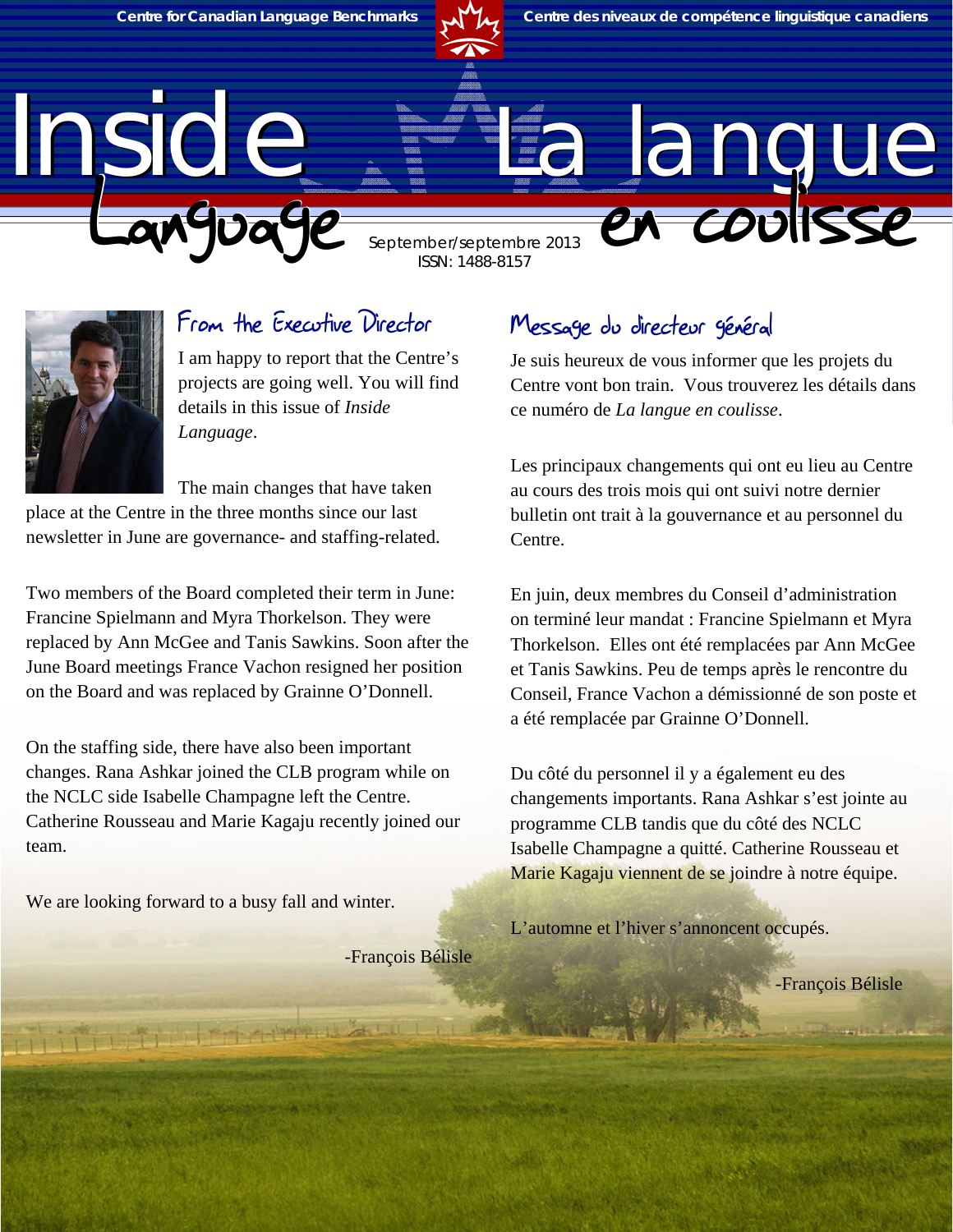#### Inside Language La langue<br> **en coulisse**

**2** 

#### NCLC : Trousse de soutien

Le CNCLC a terminé la *Trousse de soutien* qui a été créée pour accompagner la plus récente version des NCLC. La trousse sert de toile de fond à la formation sur les NCLC destinée aux administrateurs et enseignants du programme de français langue seconde (FLS) pour adultes ne donnant pas droit à des crédits offert par le ministère des Affaires civiques et de l'Immigration de l'Ontario.

La trousse contient :

- une vue d'ensemble des NCLC, y compris une présentation détaillée des NCLC révisés;
- des modèles d'outils pour la planification et l'évaluation des programmes pouvant être adaptés à un usage individuel;
- des sections sur l'intégration de la grammaire, de la prononciation, de la prosodie et de la pragmatique dans les programmes fondés sur les NCLC;



- des sections sur l'utilisation des NCLC dans des contextes particuliers, y compris les cours à niveaux multiples, l'enseignement du FLS en milieu minoritaire, et la formation linguistique en milieu de travail;
- des copies types pour la compréhension de l'oral et de l'écrit ainsi que l'expression orale et écrite pour chacun des 12 niveaux.

Des ateliers et webinaires de formation seront offerts cet automne aux enseignants du programme de FLS ainsi qu'aux formateurs du programme CLIC. Les fournisseurs de services linguistiques recevront bientôt l'invitation aux ateliers, qui auront lieu à Ottawa et dans la région de Toronto.

Des exemplaires de la *Trousse de soutien* seront distribués aux fournisseurs de services linguistiques. La trousse pourra également être téléchargée à partir du site Web du CNCLC.

## Le CLICenLigne.ca

Le CNCLC a obtenu le financement nécessaire pour poursuivre ses activités dans le cadre du projet CLICenLigne.ca. Les classes virtuelles et le support pédagogique seront donc maintenus jusqu'à la fin du mois de mars 2014. Les prochains mois nous permettront également de poursuivre l'amélioration de la plateforme et sa promotion auprès des nouveaux arrivants. De plus, dès le mois d'octobre prochain, un évaluateur itinérant ira à la rencontre de futurs

participants qui n'ont pas accès à l'un des deux centres d'évaluations d'Ottawa et de Toronto. Nous pourrons ainsi mieux répondre aux besoins des clientèles à l'extérieur des grands centres et, par le fait même, augmenter le nombre de participants au CLICenLigne.ca.

Nous vous invitons à visiter le portail du cours au www.CLICenLigne.ca.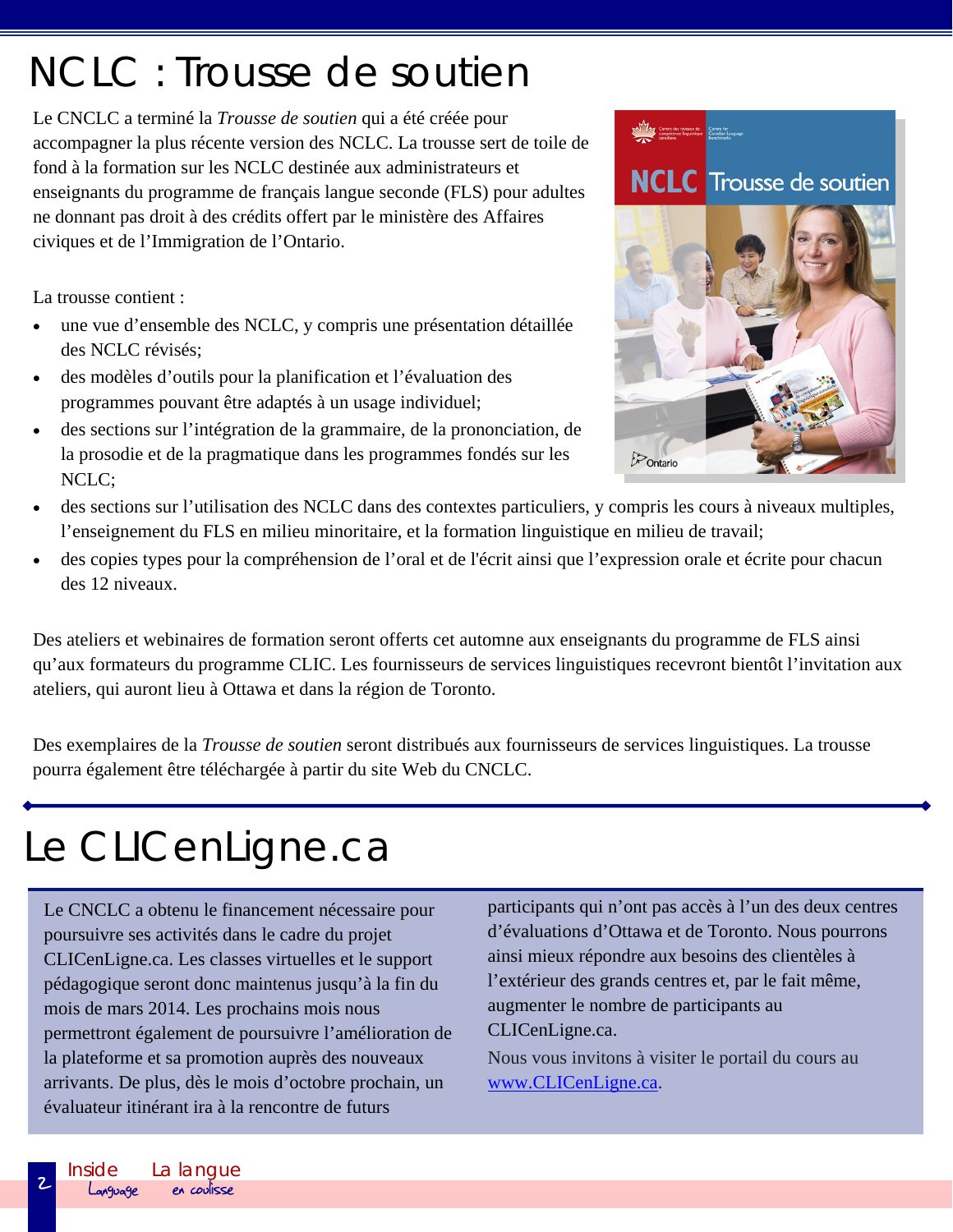#### **CLBPT**



Due to recent changes in federal government policy, in most parts of Canada CLBPT assessor training and calibration are now offered as fee-for-service activity. Two provinces are providing funds for training this year: Manitoba and Ontario. In recent months, with Ontario's Ministry of Citizenship and Immigration (MCI), CCLB held one CLBPT training session in Toronto. Fee-for-service sessions were requested and are being set up in BC and Saskatchewan. The summer months also provided CCLB with the opportunity to review, verify and update its National Registry of CLBPT Assessors by connecting with assessment sites across Canada. This update provided CCLB the opportunity to connect with sites regarding their needs for assessor calibration. With the introduction of CLARS (Coordinated Language Assessment and Referral System), CCLB is working with MCI regarding needs for calibration of CLBPT assessors in Ontario over the next year. Once CLARS has been implemented, dates for calibration sessions will be set. Sites interested in setting up fee-for-service CLBPT training or calibration sessions in the fall are welcome to contact Krista Walsh-Murray at kwalsh-murray@language.ca.

## Lignes directrices pour le programme de français langue seconde (FLS) pour adultes, ne donnant pas droit à des crédits

Le projet des Lignes directrices se déroule bien. Les équipes anglophone et francophone sont toujours en développement de contenu. Le design du gabarit interactif de planification est terminé et la firme multimédia responsable de la médiatisation du projet nous présentera le gabarit interactif au début de novembre. Une partie du contenu y sera téléversée et le gabarit sera ensuite présenté à des enseignants et administrateurs vers la mi-novembre afin d'obtenir leur rétroaction.

Les enseignants du FLS jouiront d'un outil dynamique qui non seulement les aidera à planifier leurs cours, mais leur permettra de mieux appliquer les NCLC et les CLB en salle de classe.

### Orientation for the Revised CLB and Support Kit for Assessors

With most assessors already trained on the revised CLB and Support Kit, the Centre spent the summer months creating a database outlining all the assessors trained across Canada and reviewing participant feedback. With funding from the Ontario Ministry of Citizenship & Immigration (MCI), CCLB plans to offer an additional session during fall 2013 for assessors in Ontario who were unable to attend the sessions offered in 2012, most likely at the Ontario annual assessor forum. Sites will be contacted in the coming months as information regarding this session is finalized.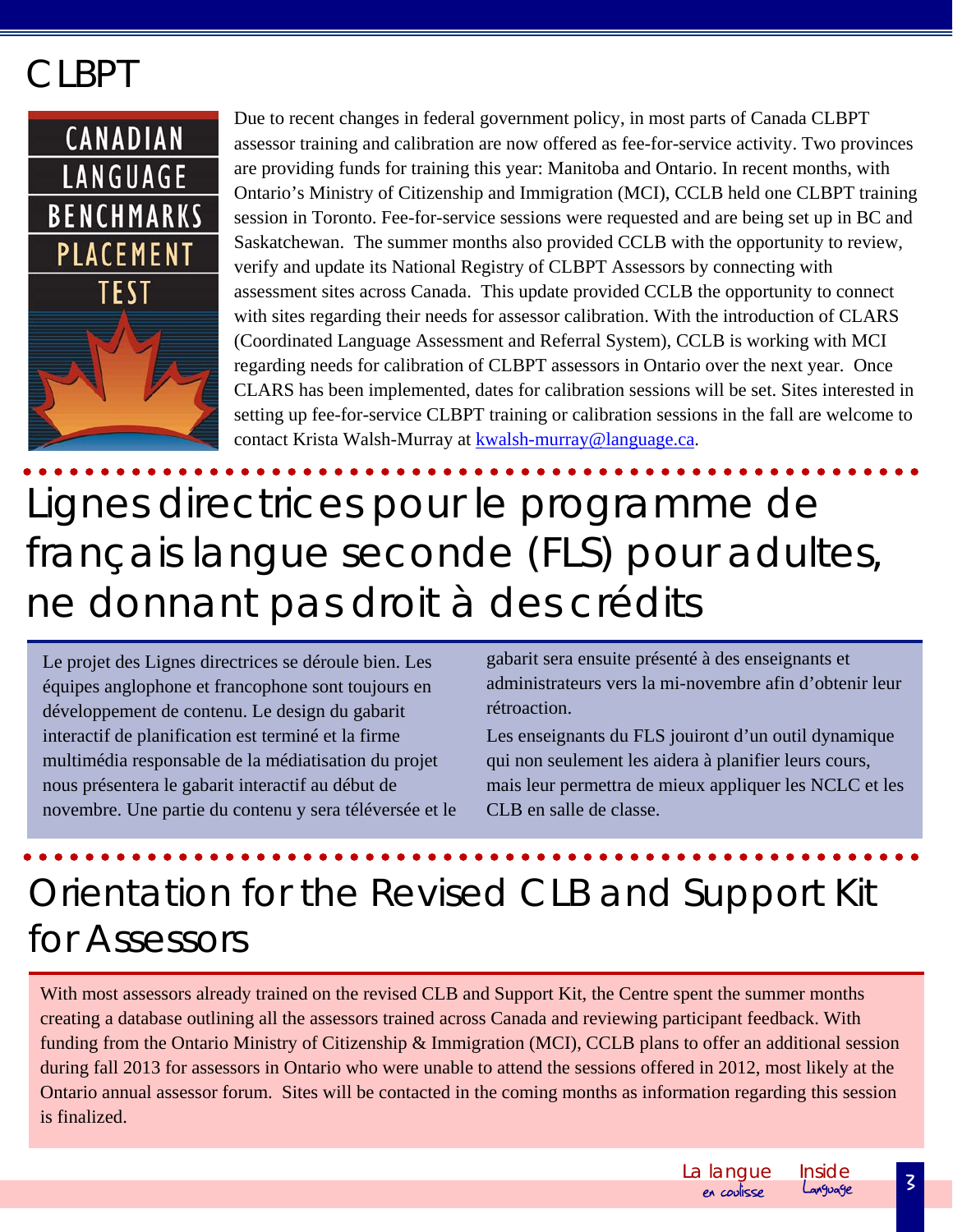### PBLA Training and Support

With funding from Citizenship and Immigration Canada (CIC), CCLB has started setting up the first phase of a three-year project intended to introduce Portfolio-Based Language Assessment (PBLA) as a standard feature of LINC and, eventually, CLIC programming. The project will build on the insights and effective strategies of the recent model of training and support field-tested with PBLA Lead Teachers in Ottawa, Edmonton and New Brunswick. Project Leads on this project are Tara Holmes and Joanne Pettis, who initiated and launched the PBLA pilots with CIC and the Ministry of Citizenship & Immigration (MCI) of Ontario. They will be Lead Coaches and provide oversight of the day-to-day implementation with CCLB staff. The model being used for the national implementation is a three-tiered wedding cake model of training, mentoring and support: (1) CCLB Regional Coaches will be trained, mentored and supported on PBLA to prepare and hone their skill sets; (2) They will train, mentor and support a number of Lead Teachers from Service Provider Organizations; (3) Lead Teachers will then train, mentor and support Classroom Teachers within their program. CCLB is working with CIC to coordinate a phased-in rollout of PBLA in most parts of Canada by 2016.

Currently, CCLB is in the process of selecting the group of Regional Coaches that have CLB expertise and experience in teaching and mentoring, and who replied to a national call for applications. CCLB is pleased to be able to work with CIC to help foster a community of practice for portfolio-based assessments and to provide teachers delivering ESL/EAL with new tools and processes that are of great benefit to learners and to teachers.

## WLA Training for CLARS Assessment Centres TESL Ontario



With CLARS rolling out throughout Ontario, the Workplace Language Assessment (WLA) training will be underway in the near future for a select number of Ontario assessors working in CLARS

Centres. The WLA is a tool designed to assess English language proficiency at Canadian Language Benchmarks (CLB) 7 to 10 for placement into workplace-training programs or bridging programs. It is MCI's goal that there be at least one assessor at each CLARS centre capable of administering the WLA, knowing that in some communities there may be several CLARS assessors certified to administer the assessment, depending on critical mass expected for those centres.



CCLB has been funded by the Ministry of Citizenship and Immigration Ontario (MCI) to present a variety of workshops at the TESL Ontario Conference in Toronto, October 24- 26, 2013. ESL teachers will be offered a selection of workshops for teachers working in adult non-credit language programs. Please refer to the TESL Ontario conference brochure or website: http://

www.teslontario.net/conference on how to register for these workshops. Don't forget to visit us at the CCLB booth at the conference expo to hear what's new and view some of our materials. We look forward to seeing you there!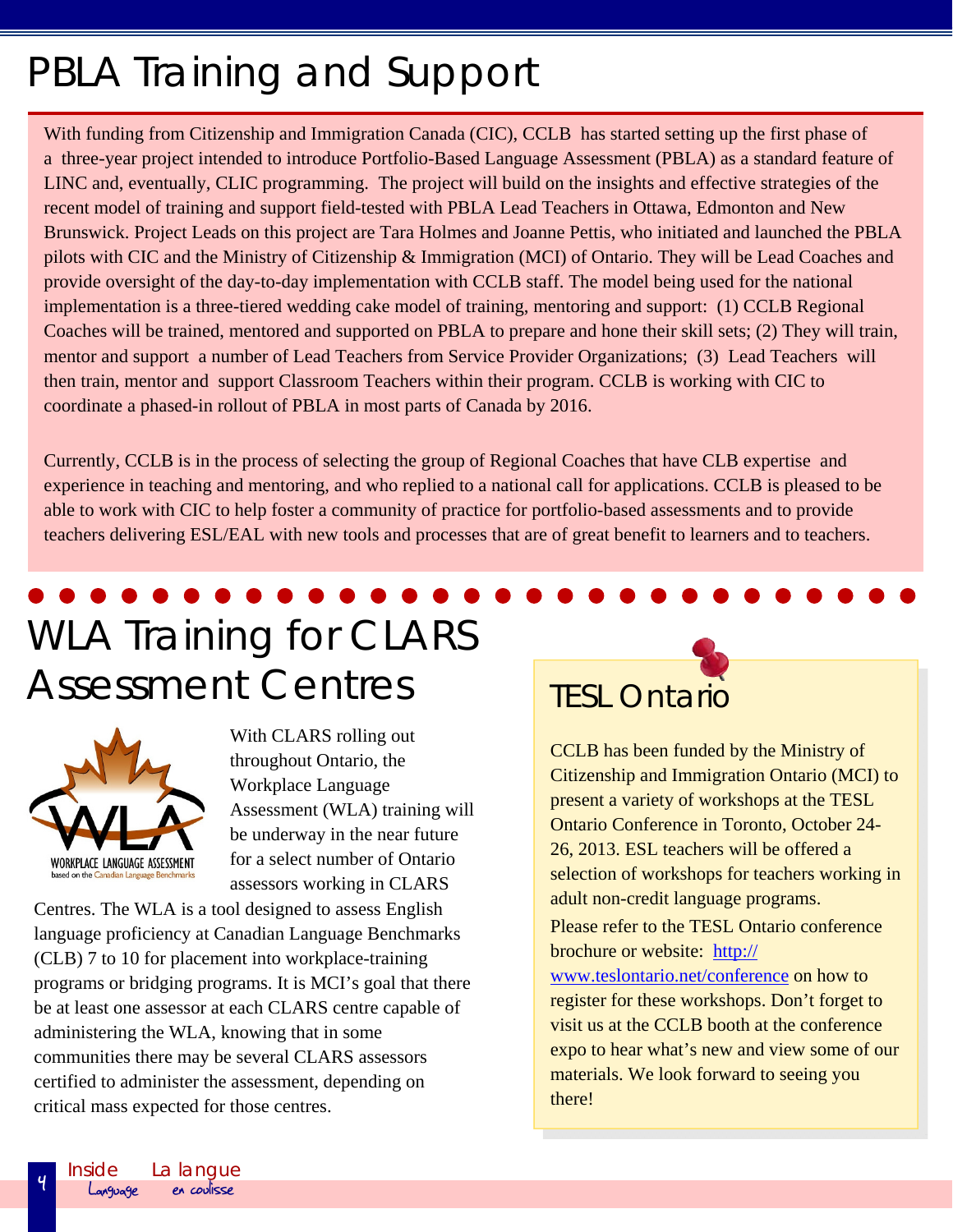## Orientation for the Revised CLB and the CLB Support Kit for Instructors

#### **MCI Funded Train-the-Trainer Orientation on the revised CLB**

Training funded by the province of Ontario's Ministry of Citizenship and Immigration (MCI) continues for teachers teaching ESL in school board settings. Some school boards held their internal training sessions this past summer and others are planning on holding the CLB session at their PD days this fall. To date 636 ESL teachers have been trained on the revised CLB. Practitioners may find the revised CLB, the Support Kit and the exemplars on http://bookshelf.language.ca.

#### **British Columbia**

Training sessions for British Columbia ELSA Net instructors on the revised CLB and Support Kit were successfully completed this summer. ELSA Net delivered 5 sessions in total. Feedback was very positive

as teachers gained more information about the revisions and how to use the Support Kit for classroom planning and assessment. CCLB wishes to thank the following trainers for their dedication to the successful delivery of training workshops: Colleen Rogan, Lisa Herrera, Kathryn Rockwell, Diana Ospina and Ryan Drew.

#### Élaboration du test de rendement

À la suite de la préétude, l'équipe de rédacteurs, sous la supervision de Claude Laurin, a apporté les modifications nécessaires au test selon des principes psychométriques.

Le test a également été soumis à un comité consultatif sur les sensibilités culturelles afin de s'assurer que le contenu et les illustrations ne contiennent aucun préjugé. Il est important que le test respecte toutes les cultures et ne désavantage personne; par exemple, une question qui porterait sur un sujet inconnu ou qui demanderait la connaissance de vocabulaire spécialisé. Brenda Protheroe a dirigé le comité et a soumis des recommandations. Les membres du comité consultatif étaient des plus dynamiques et ont fourni une rétroaction très utile pendant les deux journées de réunion.

La validation à grande échelle débutera en octobre. Les établissements qui offrent le CLIC ou des cours de FLS seront invités à participer à la prochaine étape du projet.





## **CLB** Support Kit